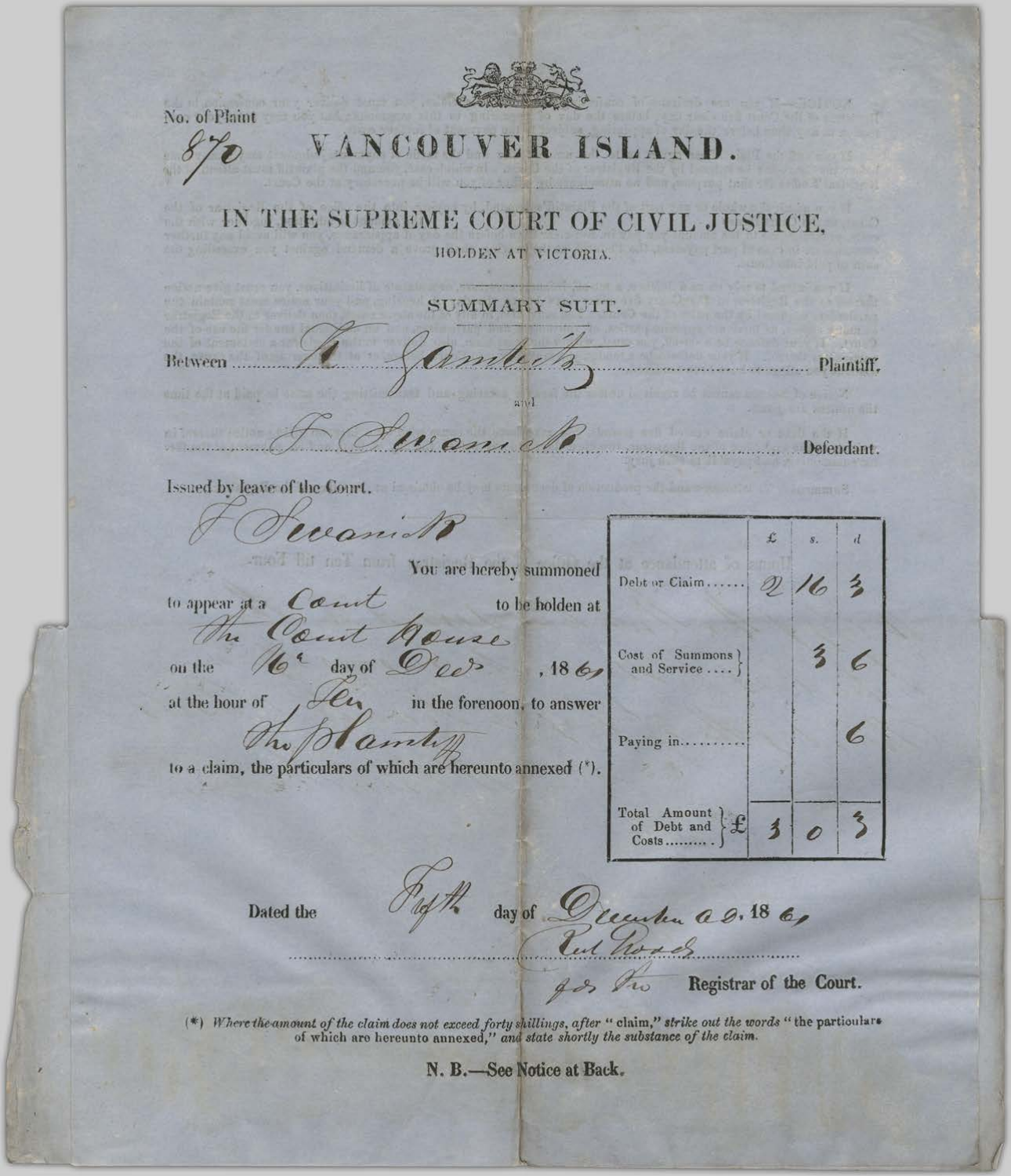NOTICE.--If you are desirous of confessing the Plaintiff's claim, you must deliver your confession to the Registrar of the Court five clear days before the day of appearing to this summons; but you may enter your confession at any time before the day of appearing, subject to the payment of further costs.

If you and the Plaintiff can agree as to the amount due and the mode of payment, judgment may at any time before the Court-day be entered by the Registrar of the Court. In which case, you and the plaintiff must attend at the Registrar's office for that purpose, and no attendance by either of you will be necessary at the Court.

If you admit the whole or any part of the Plaintiff's demand, by paying into the office of the Registrar of the, the amount so admitted, together with the Court, at the Court House costs, proportionate to the amount you pay in, five clear days before the day of appearance, you will avoid any further costs, unless in case of part payment, the Plaintiff, at the hearing, shall prove a demand against you exceeding the sum so paid into Court.

If you intend to rely on as a defence, a set-off, infancy, coverture, or a statute of limitations, you must give notice<br>thereof to the Registrar of the Court five clear days before the day of hearing, and your notice must as many copies, as there are opposite parties, of the notice and particulars, and an additional one for the use of the court. If your defence be a set-off, you must, within the same time, also deliver to the Registrar a statement of the particulars thereof. If your defence be a tender, you must pay into Court, before, or at the hearing of

Notice of defence cannot be received unless the fees for entering and transmitting the same be paid at the time the notices are given.

If the debt or claim exceed five pounds, you may have the cause tried by a jury, on giving notice thereof in writing at the said office of the Registrar, two clear days at least before the day of trial, and on payment of the fees tor summoning, and payable to such jury.

Summonses for witnesses and the production of documents may be obtained at the Office of the Registrar.

as serud wannich hu

Hours of attendance at the Office of the Registrar from Ten till Four.